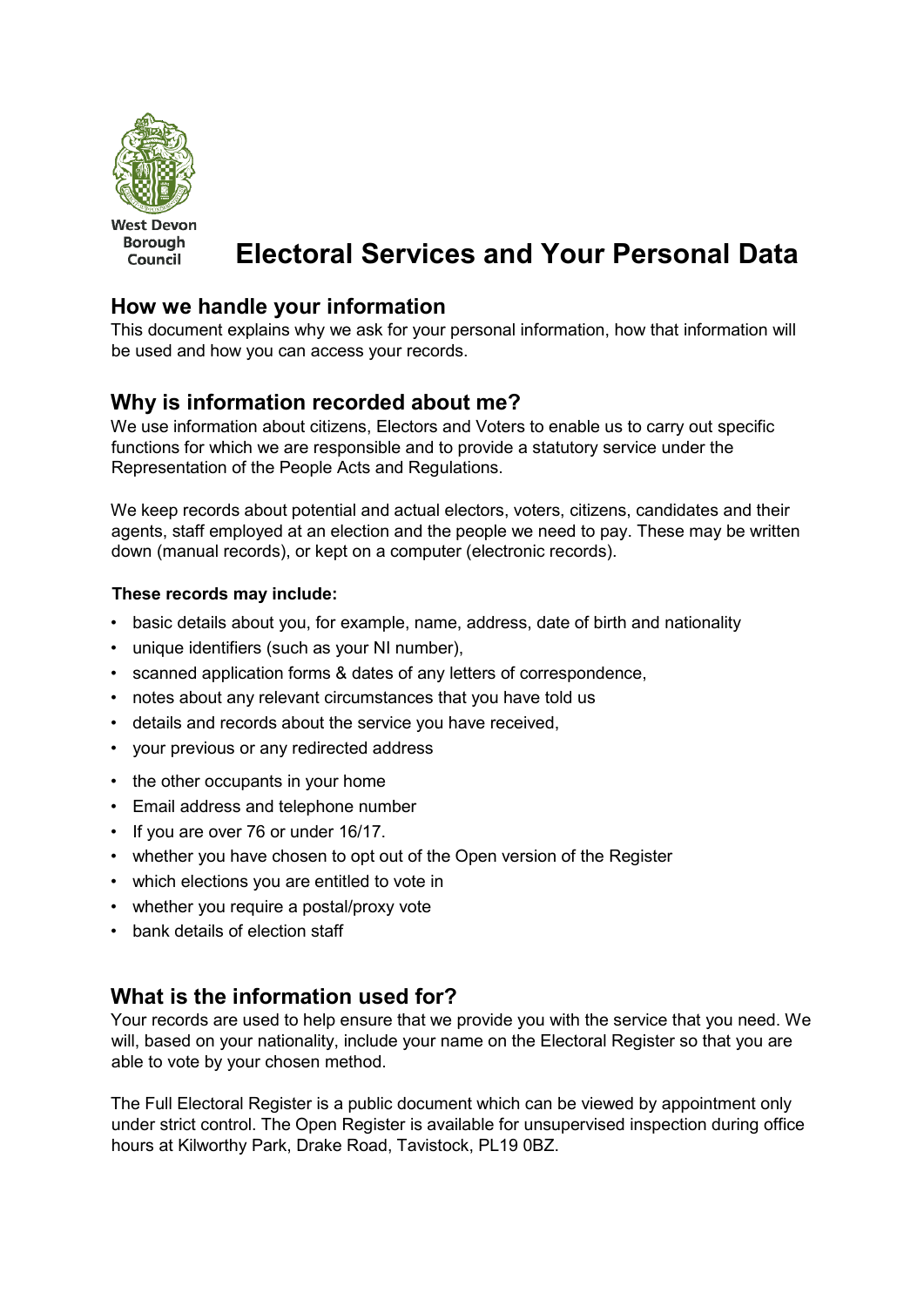It is important that your records are accurate and up-to-date as they will help make sure that our staff are able to provide you with the help, advice or support you need.

If you do not provide us with this information then eligible citizens will not be able to vote and you may be breaking the law.

#### **How long for?**

In order to provide you with this service, we rely on our legal obligation. The Electoral Registration Officer & Returning Officer (data controllers) are obliged to process your personal data in relation to preparing for and conducting Elections. Your details will be kept and updated in accordance with our legal obligations and in line with statutory retention periods.

## **Occasions when your information needs to be disclosed (shared) include:**

- To contracted printers to print your Poll cards, Postal Packs & other electoral material
- To registered political parties, elected representatives, candidates, agents and other permitted participants who are able to use it for electoral purposes only
- Credit reference agencies, the British Library, UK Statistics Authority, the Electoral Commission and other statutory recipients of the Electoral Register
- Details of whether you have voted (but not how you have voted) to those who are entitled in law to receive it after an election
- Where the health and safety of others is at risk,
- When the law requires us to pass on information under special circumstances,
- Crime prevention or the detection of fraud as part of the National Fraud Initiative

# **Anyone who receives information from us has a legal duty to keep it confidential**

We are required by law to report certain information to appropriate authorities – for example:

- where a formal court order has been issued.
- to the Jury Central Summoning Bureau indicating those persons who are aged 76 or over and are no longer eligible for jury service
- to law enforcement agencies for the prevention or detection of a crime

Everyone working for Electoral Services has a legal duty to keep and process information about you in accordance with the law.

#### **Partner organisations**

To verify your identity, the data you provide will be processed by the Individual Electoral Registration Digital Service managed by the Cabinet Office. As part of this process your data